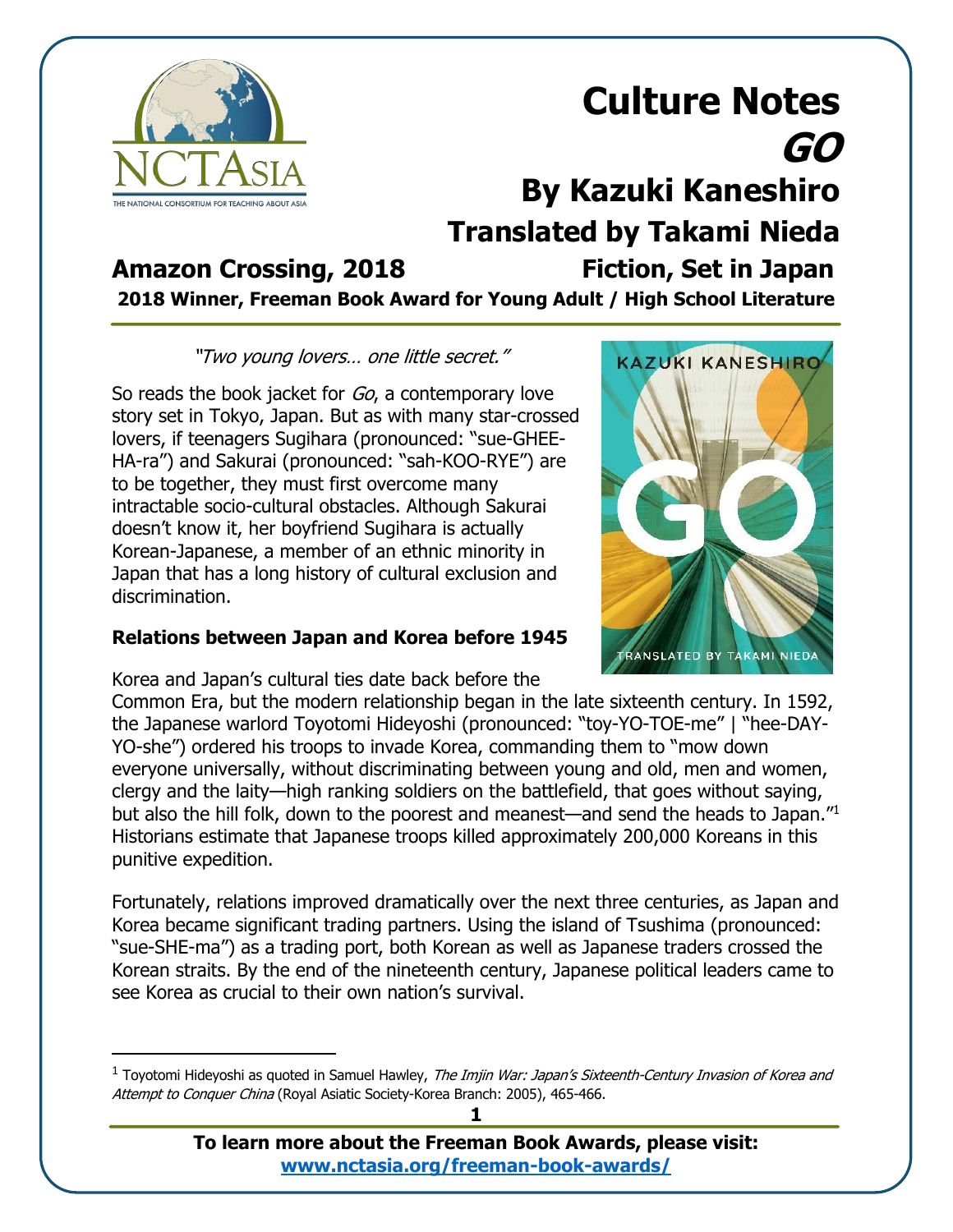

### **Amazon Crossing, 2018 Fiction, Set in Japan**

**2018 Winner, Freeman Book Award for Young Adult / High School Literature**

When European imperialists began establishing a significant presence in Northeast Asia, Japan decided it was necessary to seize direct control over Korea. After militarily defeating the Chinese and the Russians, and after engaging in tense diplomatic conflicts with France and Germany, Tokyo declared Korea to be a Japanese colony in 1910. For the next 35 years, Japan and Korea became increasingly and inextricably linked together, including socially, politically, economically, and culturally. Of course, this relationship was never seen as existing between two equals. As the dominant **colonizers**, Japan used its superior military and economic might to control Korea and extract its valuable resources. As part of the so-called "Yen Bloc," financial planners in Tokyo sought to integrate Korea's economy into Japan's and eventually 53% of Korea's arable land was owned by Japanese investors. Koreans were not passive victims within this relationship. In 1919, for instance, they rose up in rebellion, but Japanese troops suppressed them violently. Facing difficult economic prospects at home, many Koreans determined to look elsewhere for economic security. Between 1910 and 1945, approximately 1,000,000 Koreans emigrated to Japan.

With the beginning of World War II, Japan became even more dependent on Korea for raw materials and labor. Nearly 2,000,000 Koreans were conscripted to serve in warrelated industries, most of which were located in the Japanese home islands. Many of these laborers worked in munitions factories, in mines, or in the construction industry. All of them faced **institutionalized discrimination** and often worked in terrible and dangerous conditions. After the war ended in 1945, most **repatriated** to Korea, but perhaps 700,000 remained in Japan and became known as the **Zainichi** 在日 (pronounced: "za-E-KNEE-chee").

#### **Post-World War II Zainichi**

For those Koreans who remained in Japan following the war, their political status was very ambiguous. No longer were they subjects within the Japanese empire, nor were they accepted as Japanese citizens. To complicate matters, the United Nations had cut the Korean peninsula along the 39<sup>th</sup> Parallel, effectively creating two independent states. Japan's Koreans were, in effect, stateless individuals. Stuck in this ambiguous limbo, they became known simply as Zainichi, which translates as "existing in Japan."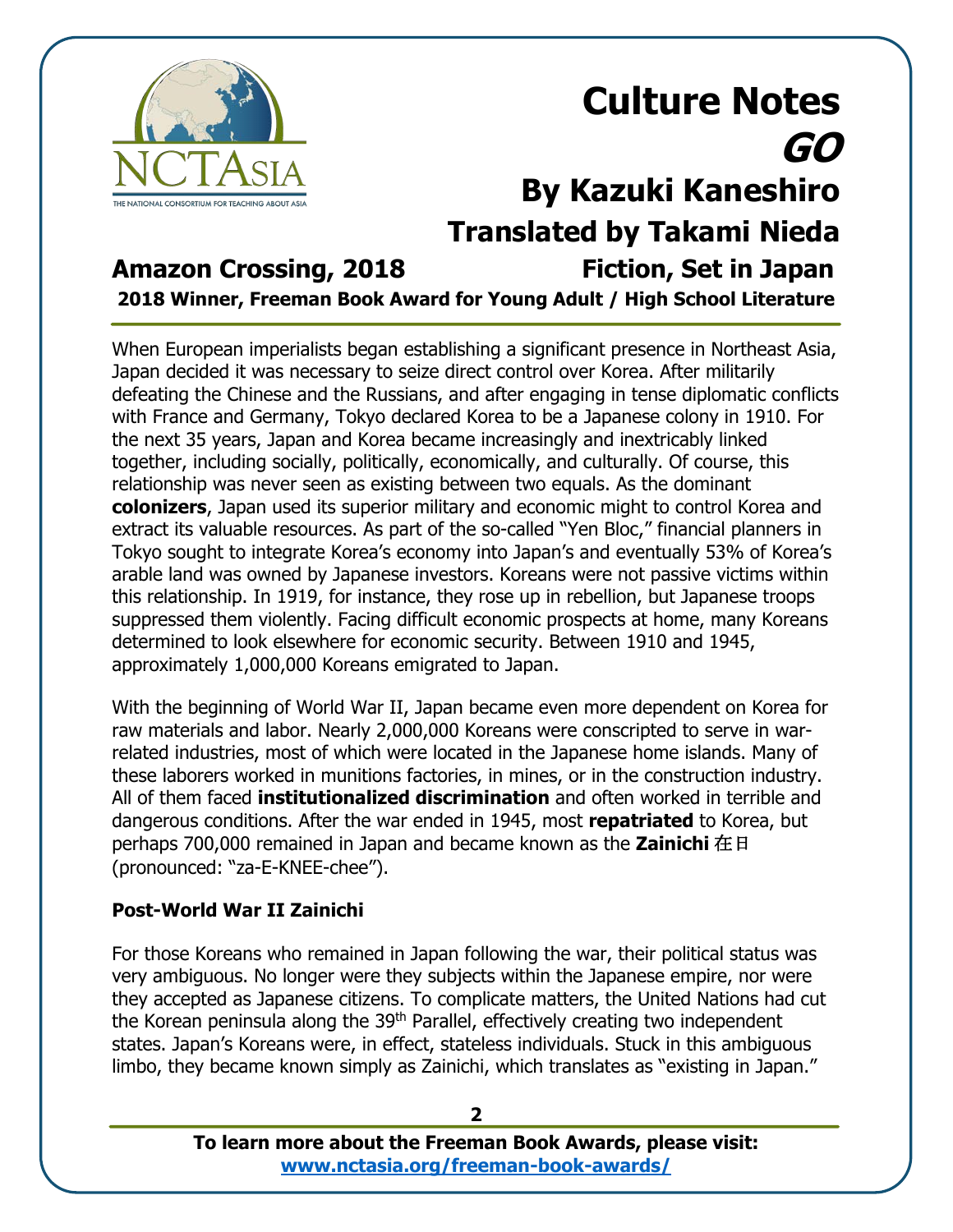

### **Amazon Crossing, 2018 Fiction, Set in Japan**

**2018 Winner, Freeman Book Award for Young Adult / High School Literature**

In the Japanese government's eyes, they were foreigners, required to carry an identification card and be fingerprinted, conditions similar to those required of criminals. By the 1950s, the Zainichi had established many of their own organizations and structures to protect their interests. Two main groups emerged. The first, known as **Mindan 민단**, (pronounced: "min-dan") was generally more closely associated with the South Korean government. The Mindan published Korean-language newspapers, operated Korean-language schools, and advocated for the rights of the Zainichi. Approximately 65% of the non-naturalized Koreans in Japan identified with the Mindan organization. The second group was known as **Chongryon 총련** (pronounced: "chongron"). Like Mindan, Chongryon also published newspapers and established schools. It too provided legal, financial, and social support to its members. With backing from the North Korean government, Chongryon was much more active in advocating for Korean interests, especially as they overlapped with the interests of the North Korean government. Chongryon schools not only taught Korean history and culture, they also taught Marxism and instilled loyalty toward the North Korean communist regime.

Zainichi from both organizations were the frequent targets of **discrimination** within Japan. They often worked in the so-called "3D" occupations, those that were dirty, dangerous, and demeaning. These included restaurants, construction companies, and pachinko parlors. At the same time, they suffered from housing discrimination, as unofficial housing practices kept them from living in desirable neighborhoods and pushed them instead into so-called Koreatowns. Tokyo's Koreatown was home to 80,000 individuals. Osaka's held 90,000. Zainichi also had lower education levels, in part a function of the inferior Korean-language schools which failed to prepare their students for the highly competitive college entrance exams. In popular culture, the Zainichi have frequently been portrayed as culturally backward and often as criminals. Not surprisingly, there are occasional large and vocal anti-Zainichi protests that erupt in Japanese cities, many times organized by ultra-nationalist political groups demanding the repatriation of all Korean-Japanese. Consequently, many Zainichi attempted to **assimilate** into Japanese society or minimize their Korean identity. Some adopted Japanese names, some chose to attend Japanese schools, and some became naturalized Japanese citizens.

> **To learn more about the Freeman Book Awards, please visit: [www.nctasia.org/freeman-book-awards/](https://nctasia.org/freeman-book-awards/)**